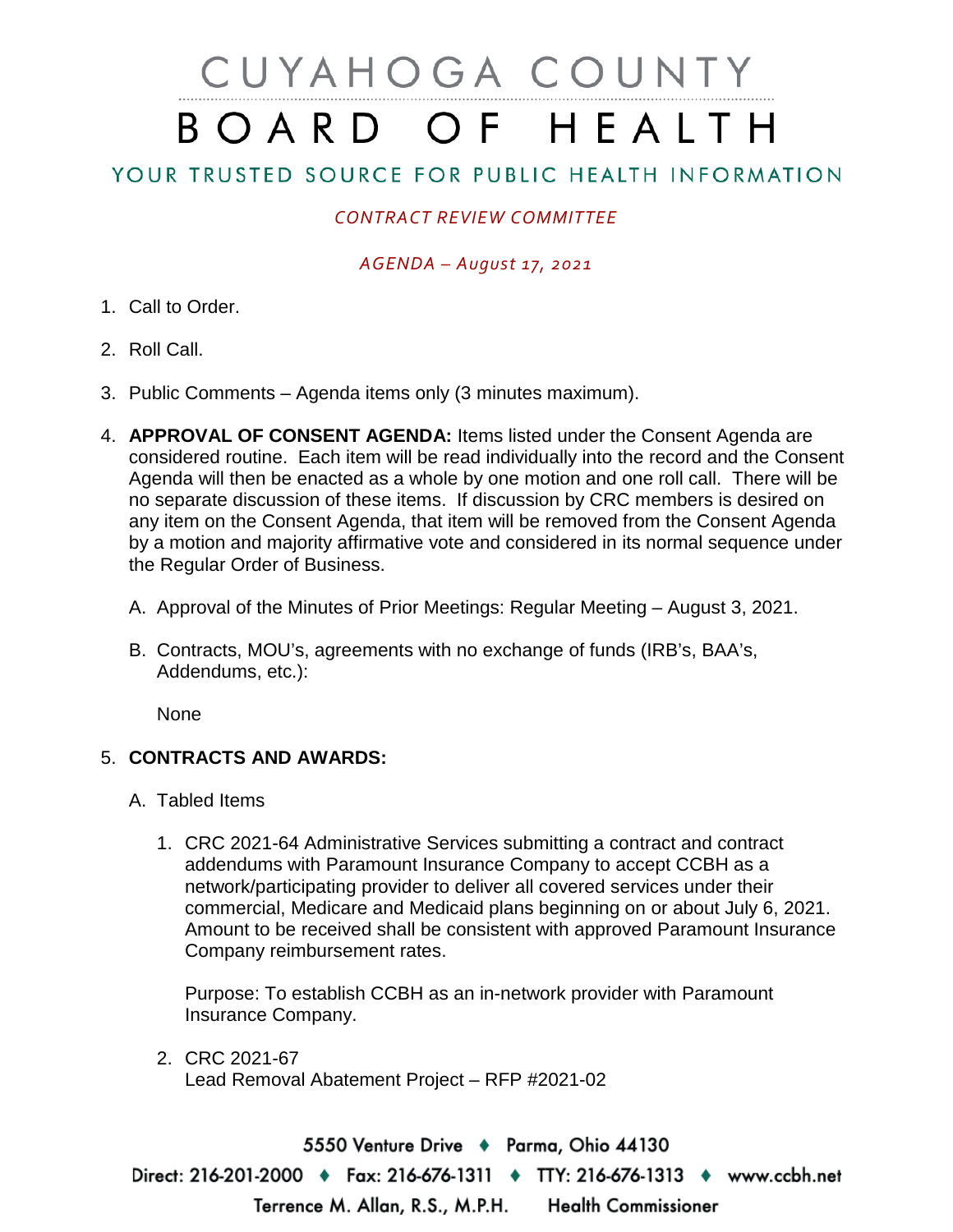#### B. New Items For Review

1. Bid/Quote Openings ≥ \$25,000.00

None

2. Bid/Quote Openings < \$25,000.00

#### *Lead Program*

- a. CRC 2021-72 22450 Lakemont Ave. Euclid, Ohio 44123
- b. CRC 2021-73 20280 Blackfood Ave. Euclid, Ohio 44117
- c. CRC 2021-74 18416 Maple Heights Blvd. Maple Heights, Ohio 44137
- d. CRC 2021-75 5144 Miller Ave. Maple Heights, Ohio 44137

*Household Sewage Program* 

- e. CRC 2021-76 9955 Edgerton Rd. North Royalton, Ohio 44133
- f. CRC 2021-77 27264 Sprague Rd. Olmsted Township, Ohio 44138
- 3. Expenditures: Contracts < \$25,000.00
	- a. CRC 2021-78 Prevention and Wellness Services submitting an addendum to the contract (CRC 2021-5) with Heidi Harris to increase the amount paid to Heidi Harris from \$11,800.00 to \$16,513.50.

Purpose: To serve as Nurse Practitioner in the CCBH Family Planning Clinic.

Funding Source: 100% reimbursable through the FY2021 Reproductive Health and Wellness grant.

4. Revenue Generating Agreements < \$25,000.00

5550 Venture Drive ♦ Parma, Ohio 44130

Direct: 216-201-2000 ♦ Fax: 216-676-1311 ♦ TTY: 216-676-1313 ♦ www.ccbh.net

Terrence M. Allan, R.S., M.P.H.

**Health Commissioner**